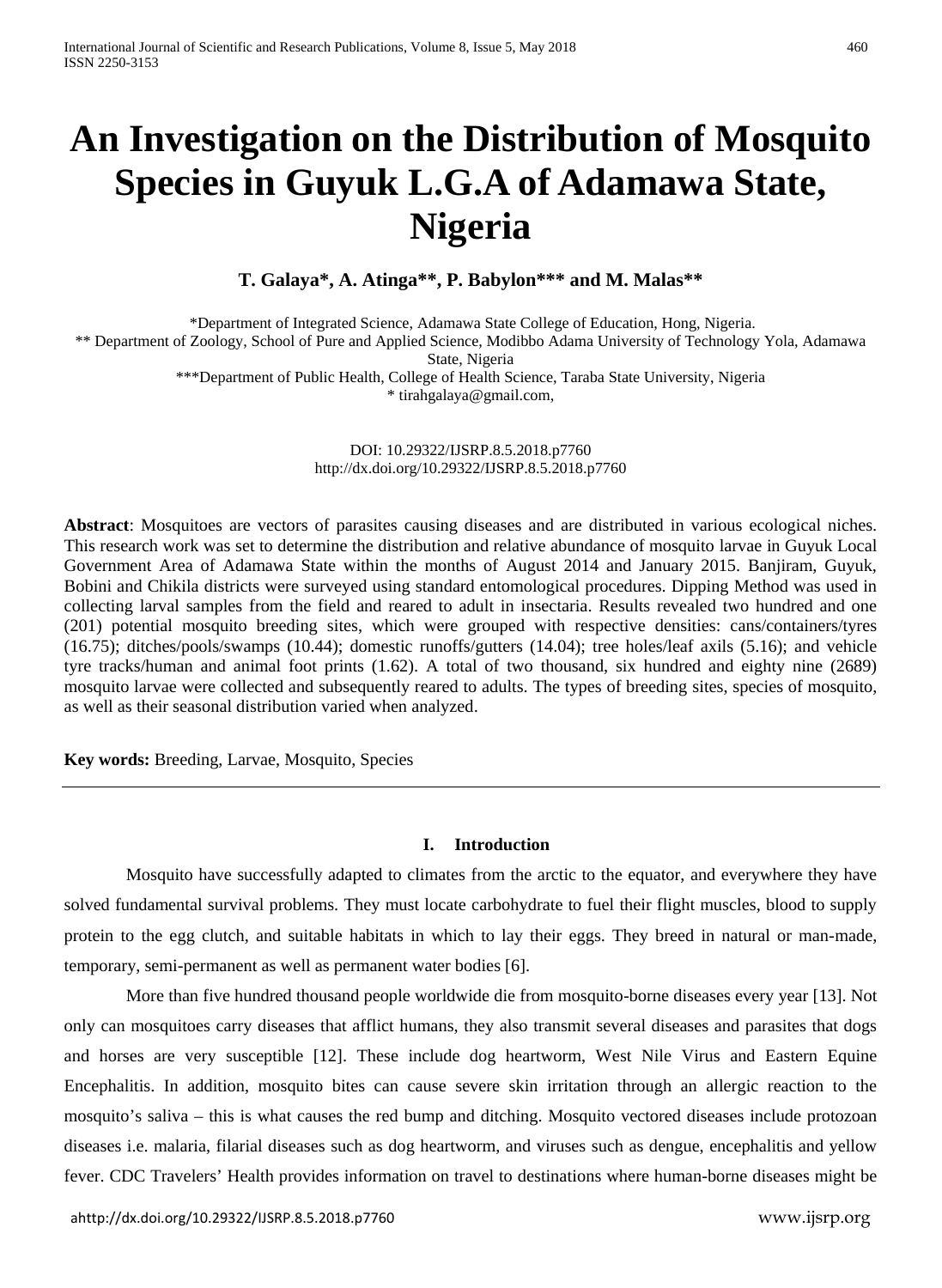a problem (American Mosquito Control Association).

Interest in environmental management of mosquito larval habitats has been rekindled due to the debilitating effects of malaria in tropical Africa. Appropriate management of larval habitats in Sub-Saharan countries, particularly during the dry season may help suppress vector densities and mosquito-borne diseases transmission. Permanent breeding sites during the dry season may serve to seed the additional habitats formed during the rainy season [7]. The indications for larval control are limited to densely populated areas with relatively few breeding places, such as urban or irrigated arid areas [1].

## **II. Materials and Method**

Mosquito larvae, particularly the common Culex, Aedes and Anopheles, are usually found at the water's surface and frequently next to vegetation or surface debris. In larger pools and ponds, they are usually near the margins, not in open, deep water. Dipping was concentrated around floating debris and aquatic and emergent vegetation. If there is a strong wind, dipping was done on the windward side of the habitat where larvae and pupae were most heavily concentrated [8].

Each water body may contain a number of different microhabitats which could contain different mosquito species. Microhabitats are such places as under tree roots within clumps of emergent vegetation, under floating or overhanging vegetation and in open water. Different microhabitats within an area were identified and many are sampled in order to obtain an accurate picture of the areas' species composition.

The larvae collection method was adopted from [9] which includes the following seven steps;

The shallow skim consists of submerging the leading edge of the dipper, tipped about 45°, about an inch below the surface of the water and quickly but gently, moving the dipper along a straight line in open water or in water with small floating debris. End the stroke just before the dipper was filled to prevent overflowing. The shallow skim is particularly effective for anopheles larvae that tend to remain at the surface longer than Aedes and culex. Anopheles is usually associated with floating vegetation and debris.

The second method in open water with or without floating objects is the complete submersion. Many mosquito larvae, particularly those of the genera Aedes and Psorophora, are very active and usually dive below the surface quickly if disturbed. In this case, a quick plunge of the dipper below the surface of the water is required, bringing the dipper back up through the diving larvae. The dipper carefully brought up to avoid losing the larvae in the overflow current.

Partial submersion technique was employed when sampling at the edges of emergent vegetation. Here the dipper is tilted at about 45°, straight down adjacent to the vegetation. This causes the water around the vegetation to flow into the dipper, carrying the larvae with the flow. There is no need to move the dipper horizontally, and the dipper is pulled up before it is full.

In very shallow water, the flow-in method is used. Larvae was collected by pushing the dipper into the substrate of the pool and letting the shallow surface water, debris and larvae flow into the dipper, the dipper is not moved horizontally.

Scraping technique was used to sample the larvae that may be under floating or emergent vegetation. This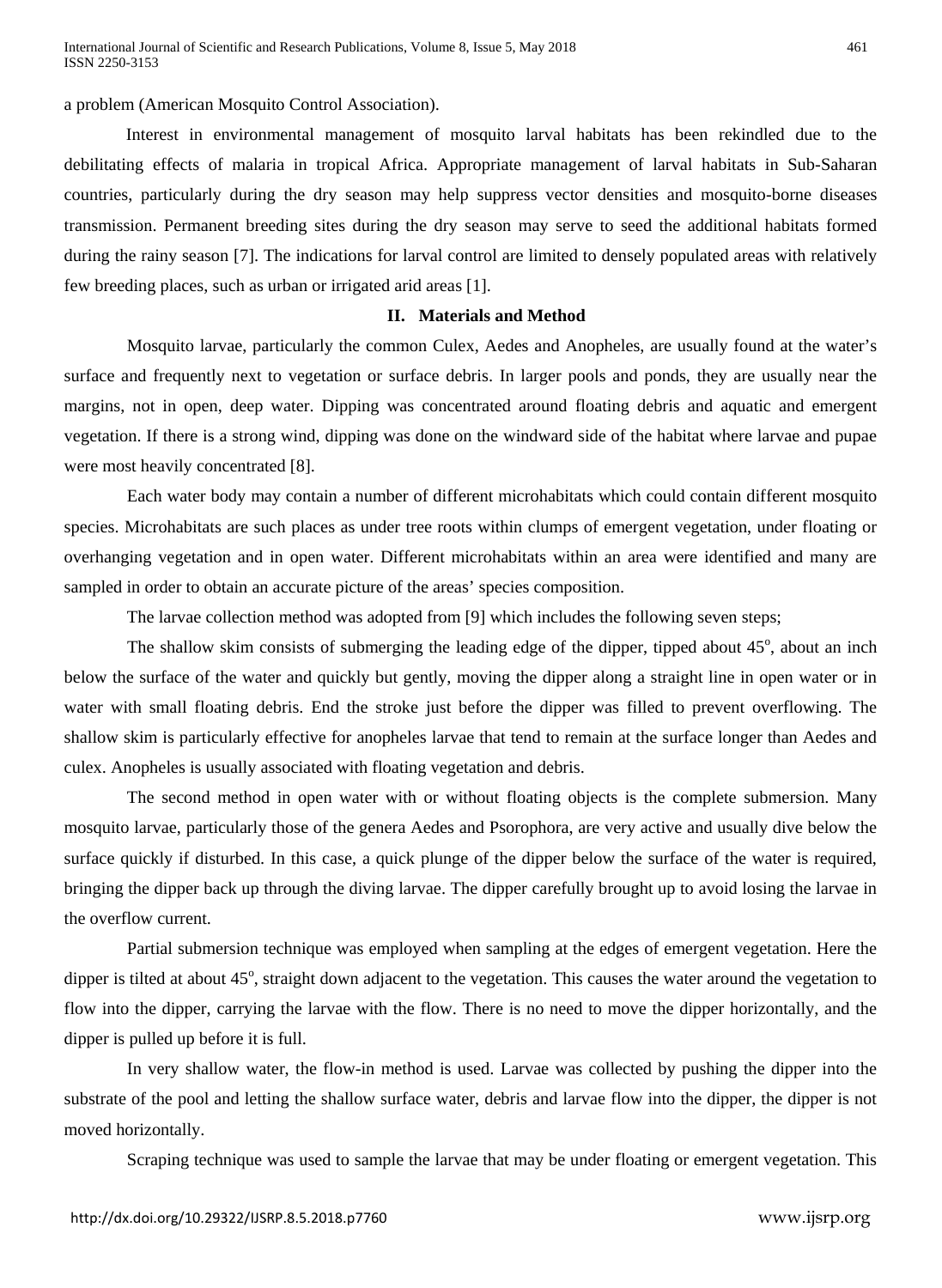method was used in habitats that contain clumps of vegetation such as tussocks of sedges, floating mats of cattails or water lettuce or other plants that were too large to get in the dipper, or clumps of submerged vegetation such as hydrilla or bladderwort. The water was dipped in towards the vegetation and ended by using the dipper to scrape up against the base or underside of the vegetation to dislodge larvae.

The simple scoop is the method used and consists of simply scooping a dipperful of water. It is often the method referred to in much of the literature as "the standard dipping procedures", while it can be successfully used to collect culex larvae, it is still not the method of choice. This was especially useful in pools and the other shallow water or when larvae are disturbed and dive to the bottom. The dipper was submerged completely to the bottom litter and slowly moved around. The darker mosquito larvae and pupae stood out against the background of a white or aluminium dipper. Once larvae appeared in the dipper, it is lifted upward.

One or more of these methods was used to determine the mosquito species composition of most aquatic habitats, excluding those whose openings are smaller than dipper, such as tires, rock pools, tree-holes and tree root systems like those found in swamps. In those cases, a smaller container, such as vial, measuring spoon or tea strainer was used in the same seven ways as the dipper and the content transferred to smaller containers. Then there was the tubular dipper, the chef's poultry baster, for those really hard to get to places like plant axils, tree-holes and tee root holes.

The contents of smaller containers of the same type/group in a compound or area were carefully pooled together into a white bowl. Natural tree hole collections was carried out by means of a bore glass pipette (0.5-1cm) attached to a squeeze bulb rubber. Samples collected were labelled according to the types of containers, the macro habitat and ecological foci. Larvae and a sample of water from each habitat was placed in plastic bags and transported to the laboratory for further examination.

Thereafter, the larvae were reared to adults in the laboratory in bowls containing a diet of baker's yeast and mashed Yale cabin biscuit. Data characteristics of each aquatic habitat were recorded on a field sampling form using [3] method. These include; water quality, categorized into three types as clear, turbid and polluted. Clear water refers to water from opaqueness while turbid water was having sediments and suspended particles and polluted water as water containing high organic and oily matter.

The turbidity of the water was estimated by placing water samples in a glass test tube and holding against a white background and was classified into two levels ranging from clear or not clear. Canopy cover was by visual estimate of the area of habitat covered by shade as a percentage. Emergent plants included both aquatic and immersed terrestrial vegetation. This was measured as percentage of water surface covered by flora [3]

Other physical parameters noted included depth and the nature of breeding site either temporary or permanent.

|                     | Table 1: Mosquito Breeding and Abundance in Guyuk |       |          |          |      |  |                        |       |  |
|---------------------|---------------------------------------------------|-------|----------|----------|------|--|------------------------|-------|--|
| <b>Habitat type</b> | <b>District</b>                                   | Cans/ | Ditches/ | Gutters/ | Tree |  | <b>Prints</b> subtotal | total |  |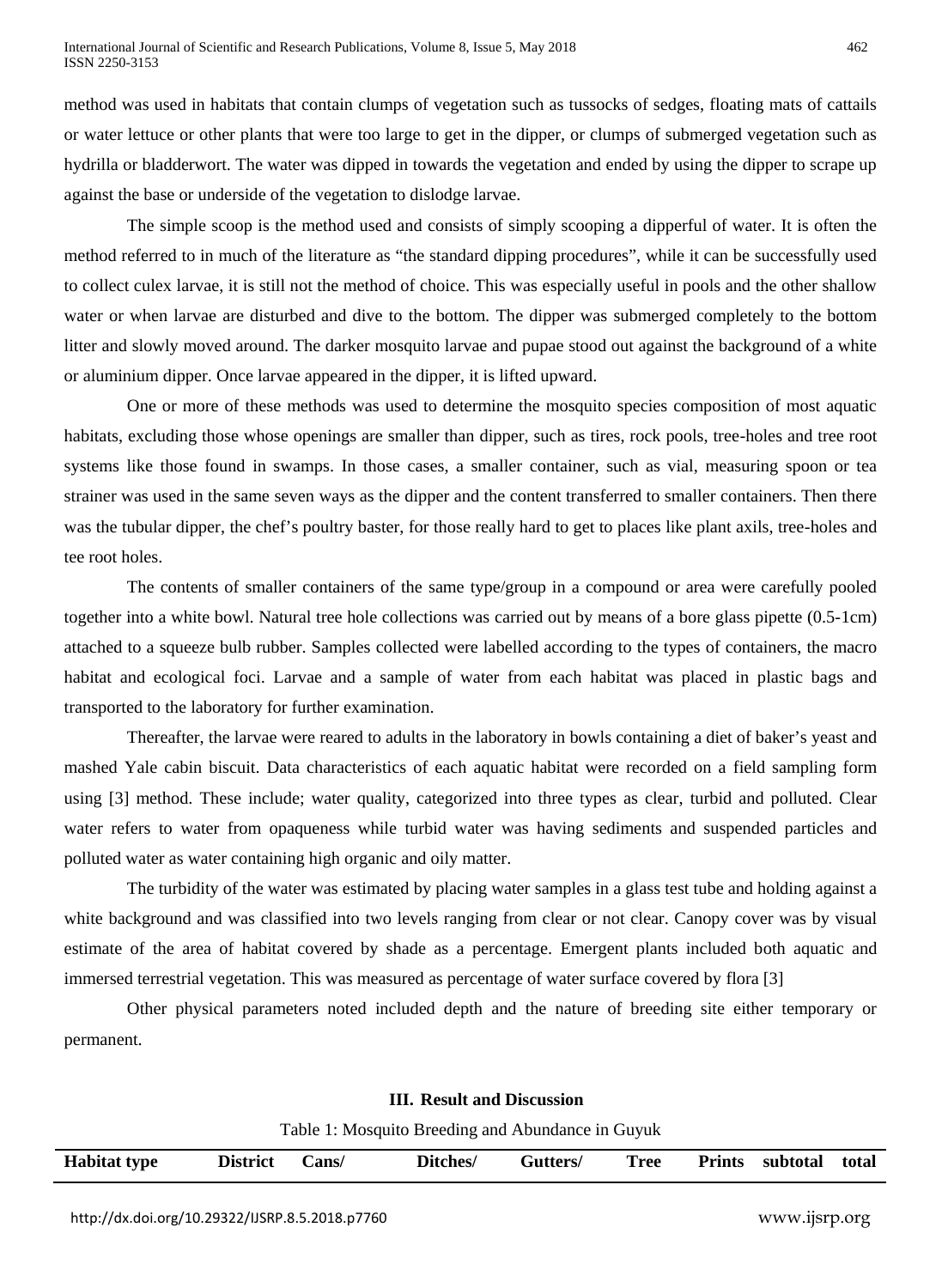|                  |               | containers | swamps         | run-offs       | holes          |                  |     |      |
|------------------|---------------|------------|----------------|----------------|----------------|------------------|-----|------|
|                  |               | H1         | H2             | H3             | H <sub>4</sub> | H <sub>5</sub>   |     |      |
| Total number of  | Bobini        | 56         | 16             | 12             | $\mathfrak{2}$ | 5                | 91  | 331  |
| sites examined   | Guyuk         | 41         | 12             | 16             | 3              | $\overline{4}$   | 76  |      |
|                  | Banjiram      | 67         | 5              | 6              | 3              | $\overline{2}$   | 83  |      |
|                  | Chikila       | 56         | $\,8\,$        | 9              | 3              | 5                | 81  |      |
|                  |               |            |                |                |                |                  |     |      |
| Number of sites  | <b>Bobini</b> | 31         | 8              | 5              | $\mathbf{1}$   | $\overline{2}$   | 48  | 201  |
| with larvae      | Guyuk         | 29         | 9              | 9              | $\mathfrak{2}$ | 1                | 50  |      |
|                  | Banjiram      | 36         | $\mathbf{2}$   | $\overline{4}$ | 3              | $\overline{2}$   | 47  |      |
|                  | Chikila       | 41         | $\overline{4}$ | 5              | 3              | 3                | 56  |      |
|                  |               |            |                |                |                |                  |     |      |
| Number of larvae | <b>Bobini</b> | 468        | 92             | 97             | 21             | 5                | 683 | 2689 |
| sampled          | Guyuk         | 274        | 212            | 178            | 56             | $\boldsymbol{0}$ | 720 |      |
|                  | Banjiram      | 506        | 58             | 49             | $00\,$         | 8                | 621 |      |
|                  | Chikila       | 494        | 87             | 63             | 21             | $\boldsymbol{0}$ | 665 |      |

Table 2: Mean Larval Densities in Different Habitat Types in Guyuk

| <b>Habitat type</b>                  | Number of sites containing | of<br><b>Number</b><br>larvae | <b>Density</b>   |
|--------------------------------------|----------------------------|-------------------------------|------------------|
|                                      | larvae                     | collected                     | (larvae/habitat) |
| H1                                   | 107                        | 1792                          | 16.75            |
| Cans/containers/tyres                |                            |                               |                  |
| <b>H2</b> Ditches/swamps             | 43                         | 449                           | 10.44            |
| <b>H3</b> Run off/gutters            | 24                         | 337                           | 14.04            |
| <b>H4 Tree holes/leaf axils</b>      | 19                         | 98                            | 5.16             |
| H <sub>5</sub><br>Foot<br>print/tyre | -8                         | 13                            | 1.62             |
| tracks                               |                            |                               |                  |

Table 2 reveals the larval densities of mosquitoes, cans and containers (H1) had highest larval densities of 16.75 followed by domestic run-offs and gutters which had 14.04, tyre tracks had the least larval densities.

| Location Species H1 H2 H3 H4 H5   |  |  |  |
|-----------------------------------|--|--|--|
| <b>Bobini</b> Culex 133 27 18 7 1 |  |  |  |
| Anopheles 132 13 25 5             |  |  |  |

Table 3: Distribution of Mosquito in Different Habitat in Guyuk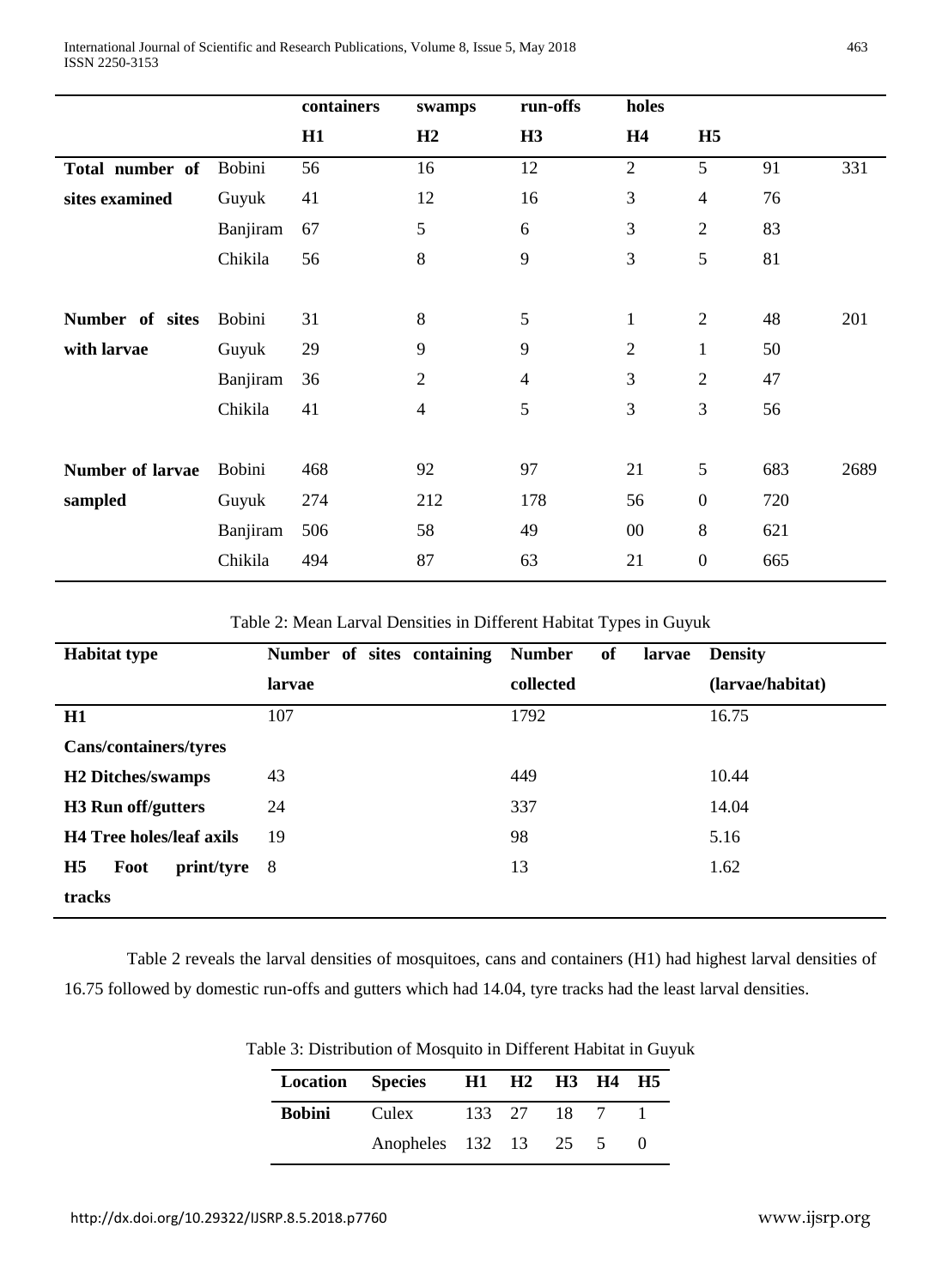|                 | Aedes     | 223 | 52       | 46 | 9        | 4                 |
|-----------------|-----------|-----|----------|----|----------|-------------------|
| Guyuk           | Culex     | 57  | 31       | 26 | 16       | 0                 |
|                 | Anopheles | 81  | 0        | 34 | 15       | 0                 |
|                 | Aedes     | 162 | 181      | 86 | 25       | 0                 |
| <b>Banjiram</b> | Culex     | 167 | 26       | 13 | 0        | 0                 |
|                 | Anopheles | 78  | $\theta$ | 7  | 0        | $\theta$          |
|                 | Aedes     | 271 | 32       | 29 | 0        | 0                 |
|                 |           |     |          |    |          |                   |
| Chikila         | Culex     | 164 | 25       | 7  | $\Omega$ | 0                 |
|                 | Anopheles | 41  | 10       | 10 | 0        | $\theta$          |
|                 | Aedes     | 283 | 52       | 36 | 21       | $\mathbf{\Omega}$ |

Table 3 reveals the distribution of mosquito larvae in the various habitats, in Banjiram, only anopheles species were found to be absent in habitats 2, 4 and 5 but Aedes and Culex species were found in all the habitats in Bobini districts.

| <b>Habitat quality</b> |              | Aedes    | Anopheles | <b>Culex</b> | <b>Total</b> |
|------------------------|--------------|----------|-----------|--------------|--------------|
| <b>Water quality</b>   | Clear        | 336      | 81        | 113          | 560          |
|                        | Turbid       | 1134     | 98        | 567          | 1799         |
|                        | Organic      | 36       | 218       | 76           | 330          |
| Depth                  | Shallow < 1m | 1536     | 386       | 756          | 2678         |
|                        | Deep $>1m$   | $\Omega$ | 11        | $\Omega$     | 11           |
| Light                  | Sun lit      | 948      | 229       | 388          | 1565         |
|                        | Shaded       | 588      | 168       | 368          | 1124         |

Table 4: Distribution of Mosquito Larvae in Habitats of Different Qualities in Guyuk

Table 4 reveals larvae collected in different water qualities, mosquito larvae were predominantly found in turbid water totally to 1799 larvae, shallow water at depth below 1m, 2678 mosquito larvae were collected. Both shaded and lit water habitat had fairly equal distribution of mosquito larvae.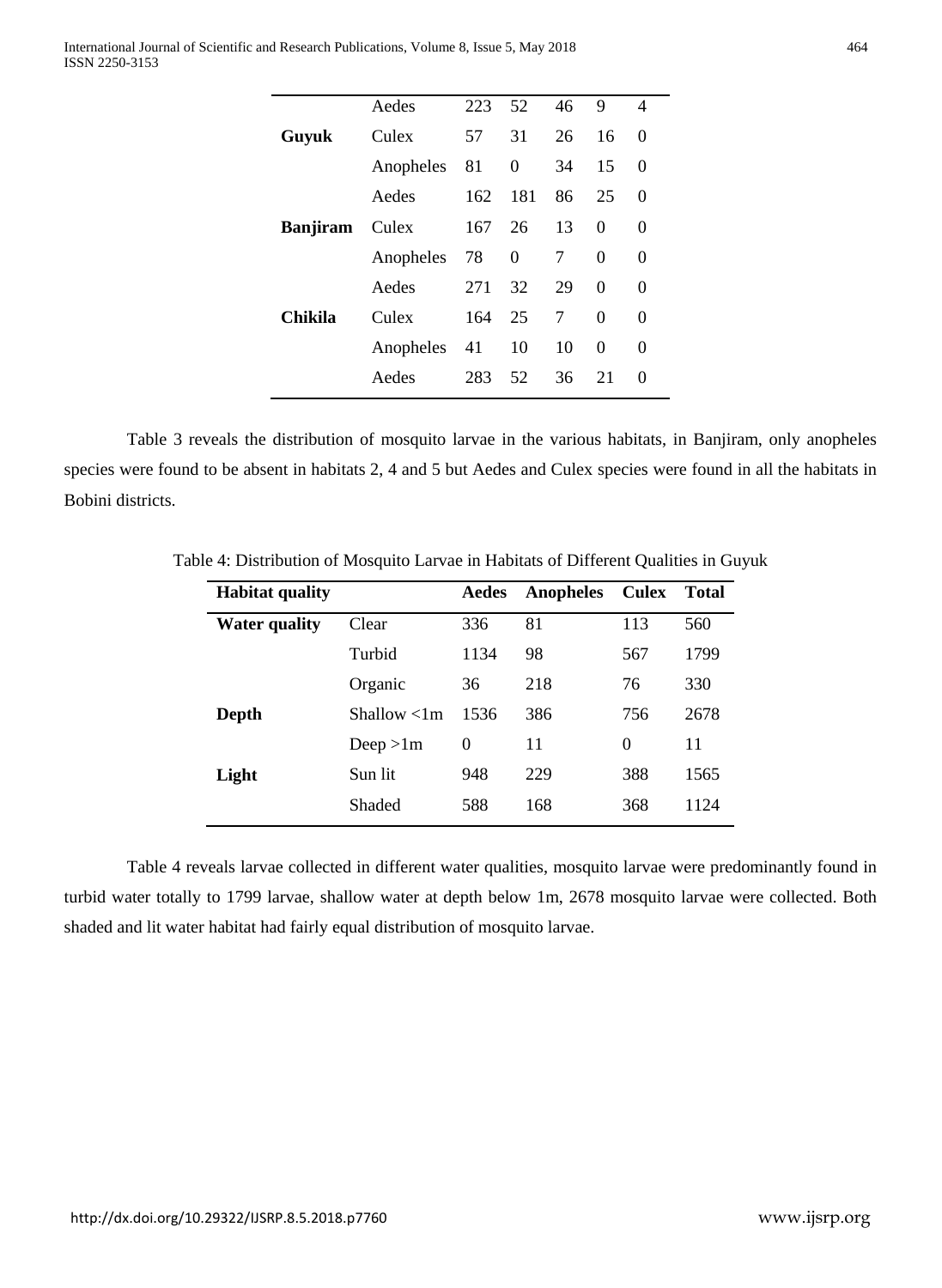

Figure 1: Mosquitoes Species Distribution across the study in Months

Mosquito species use different natural and artificial habitats as sources of water for oviposition and breeding. These breeding sites are numerous in Guyuk. This was due to varied human activities, poor economic conditions, poor sanitation level, digging of earth (mud) for building of mud houses, uncovered water storage containers and indiscriminate disposal of discarded household materials. The resultant effect is abundance of ponds, puddles, water collections in tins, bowls, drums and containers of varying sizes. This observation is in line with [5]. Guyuk L.G.A is bordered by kiri Dam to the East and River Gongola to the North which also serves as conducive breeding and survival sites for mosquitoes of different species [12].

Chikila and Guyuk villages have high number of breeding sites than Bobini and Banjiram districts. This is as a result of differences in the human activities, water storage and microhabitat conditions of these two paired districts. During the study, it was observed that Banjiram and Guyuk districts are low lying, prone to flood water and had swampy terrain in the rainy season. The districts also had a more rural setting with inhabitants more often, keeping water holding vessel around their homes. Also due to the swampy terrain of the districts especially in the rainy season, the grounds were able to retain water for a longer period of time thus serves as breeding sites for mosquitoes.

Result reveals that a total of 2689 larvae were sampled in the four selected districts of Guyuk L.G.A with Guyuk district having the highest number of mosquito larvae (714) examined in the five categories of breeding habitats. Bobini has the highest number of breeding sites being examined, 91 sites in total. Cans and containers as breeding habitat examined, out-number all other types of habitat.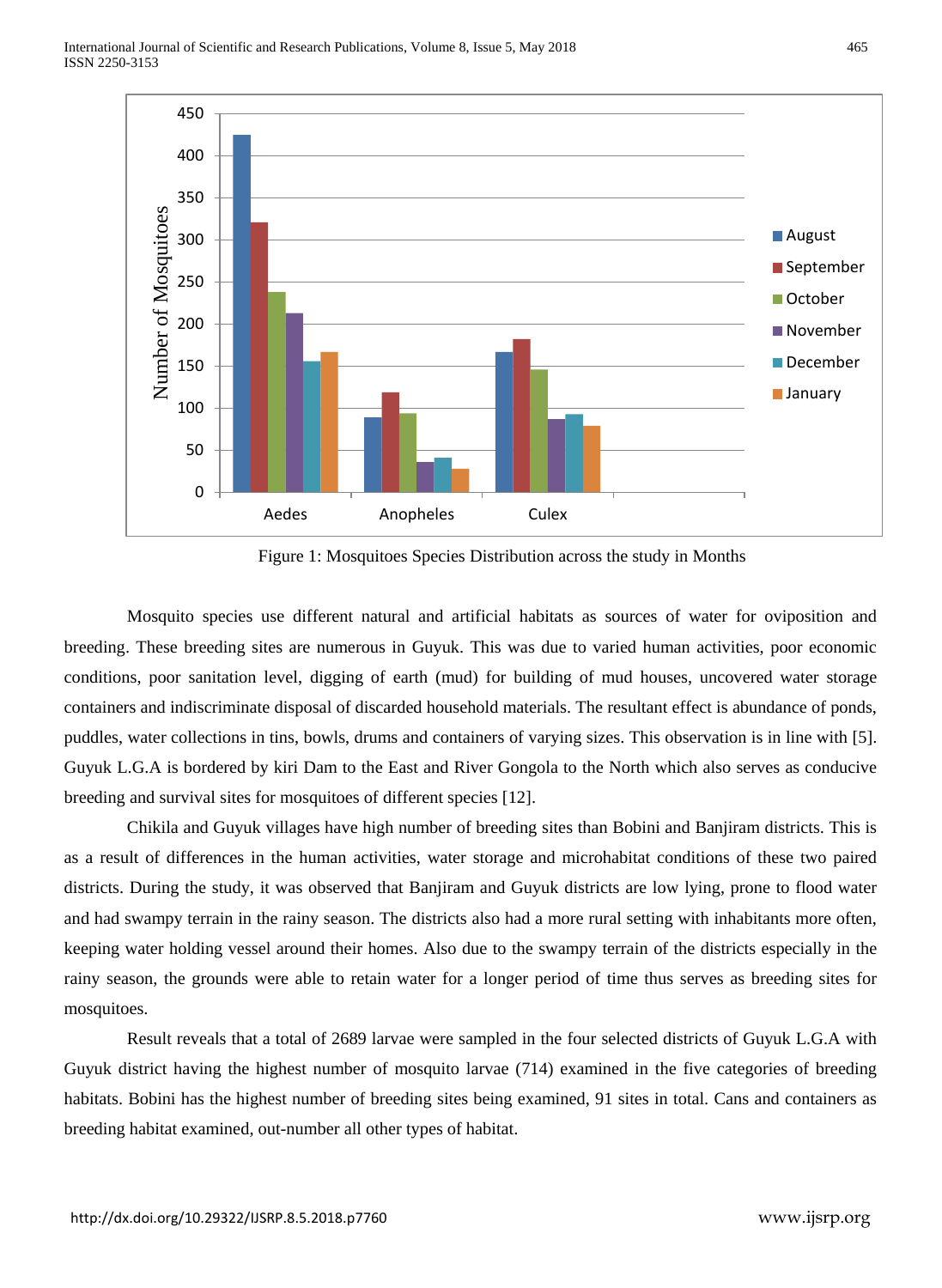### **IV. Summary and conclusion**

Mosquitoes are not evenly distributed in the five habitats. The richest of the habits is habitat 3 (domestic run-offs/gutters). The presence of any of these mosquito species may be affected by some physical parameters like shade, sunlit, debris, turbidity of the water and depth.

Increased water storage, digging of earth for clay, indiscriminate disposal of tins and cans used for food and procuring cooking ingredients by inhabitants of the town, and a breakdown of public pipe for water supply are chiefly accountable for increase in the number of possible sites in the study area. A combination of factors; abundant rainfall, tropical temperatures and a high relative humidity accounts for mosquito breeding in wet periods in the study area. The abialability of Aedes, Culex and Anopheles, which are known vectors of urban yellow fever, lymphatic filariasis and malaria, suggests that the residents of Guyuk are at risk of mosquito-borne diseases.

It is therefore recommended that residents of the town are enlightened on the environmental factors that contribute to mosquito breeding and for the government to institute proper sanitation measures to reduce mosquito breeding sites.

#### **REFERENCES**

- [1] Adetokumbo, O.L. and Herbert, M.G. (2003), *Short Textbook of Public Health Medicine for the Tropics*. 4<sup>th</sup> Edition.
- [2] Aribodor, D.N., Njoku O.O., Eneanya, C.I., and Onyido, A.E. (2003), Studies on the Prevalence of Malaria and Management of the Azie Community, Ihaila Local Government Area, Anambra State. *Advanced Journal of Parasitology* **24**
- [3] Chen, C.D., Nazni, W.A., Seleena, B., Moo, J.Y., Azizah, M. and Lee, H.L. (2007), Comparative Ovipositiion Preference of *Aedes* (Stegomyia) *aegypti* (L) to Water form Storm Water Drains and Seasoned Tap Water. *Dengue Bulletin* 31:124-130.
- [4] David, A. (2014), Mosquitoland. Kindle Edition. Viking Children's Publishers.
- [5] Mafiana, C.F, Anaeme L, and Olatunde G.O (1998), Breeding Sites of Laarval Mosquitoes in Abeokuta Nigeria. *Nigerian Journal of Entomology* 15.
- [6] Naheed, A., Marjan, K.K. and Aisha, K. (2013), Study on Mosquitoes of Swat Ranizai Sub Division of Malakand.
- [7] Obiechina, I.O. (2012), Comparative Studies on the Distribution and Abundance of Mosquito Larvae in Oba Town of Idemili South Local Government Area, Anambra State, *Master's Thesis.* Namdi Azikiwe University Awka, Anambra State.
- [8] Olayemi, I.K., Ande, A.T., Chita, S., Ibemesi, G., Ayanwale, V.A. and Odeyemi, O.M. (2011), Insecticide Susceptibility Profile of the Principal Malaria Vector, *Anopheles gambiae* S.L (Diptera: Culicidae), in North-Central Nigeria. *Journal of Vector-Borne Disease* 48, 109-112.
- [9] O'Malley, C. (1995), Seven Ways to a Successful Dipping Career. *Wing Beats,* Vol. 6(4): 23.24
- [10] Oyewole, I.O., Awolola, T.S., Ibidapo, C.A., Oduola, A.O., Okwa, O.O. and Obansa, J.A. (2007), Behaviour and Population Dynamics of the Major Anopheline Vectors in the Malaria Endemic Area in Southern Nigeria. *Journal of Vector Borne Diseases* 44.